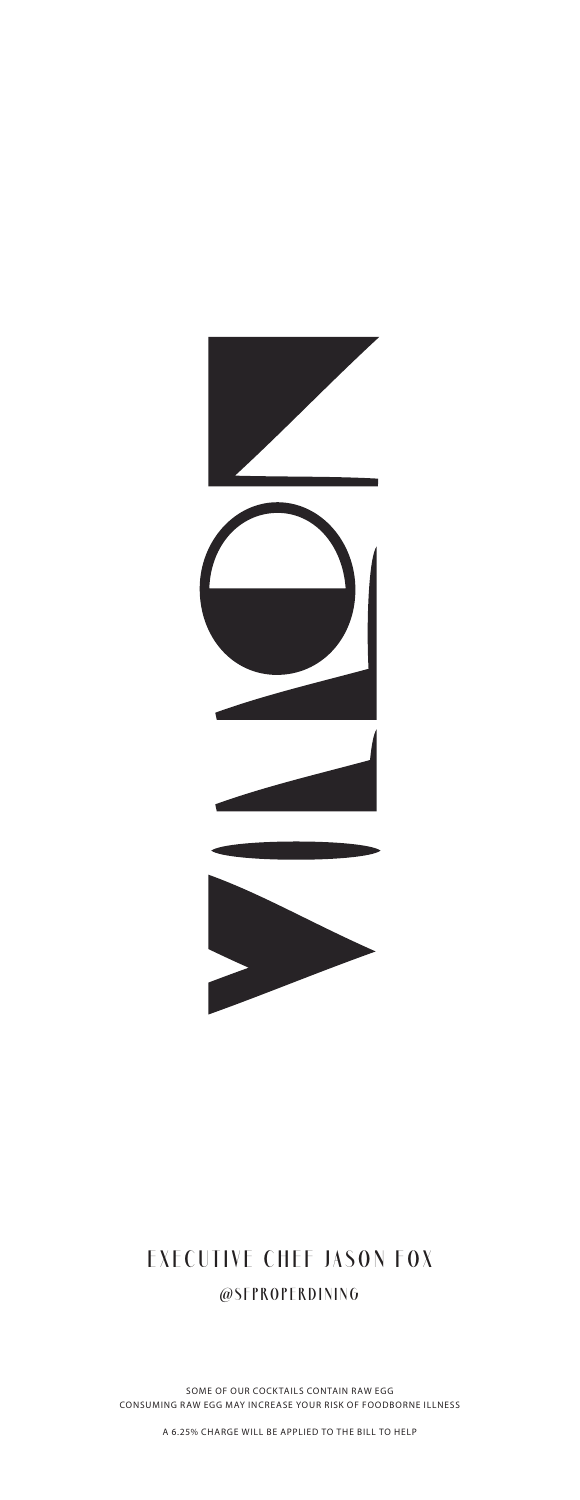# **BRUNCH**

WEEENDS 8 AM – 2 PM

#### **BUTTERMILK WAFFLE** V **21** STRAWBERRY, KUMQUAT, VANILLA BEAN CREAM

**SAVORY RICE PORRIDGE** V | DF **19** ROASTED MUSHROOMS, SOFT COOKED EGG, SESAME, SEAWEED, PUFFED WILD RICE

**SMOKED POLENTA** GF **24** CILANTRO BRAISED PORK, SCALLIONS, FRIED EGG, PICKLED FRESNO CHILIS

**HUEVOS RANCHEROS** V | GF **23** CHARRED, AVOCADO, GIGANTE, BEANS, FRESH CHEESE, CILANTRO,SMOKED YOGURT, CORN TORTILLAS, SUNNY SIDE UP EGGS

**THE CONTINENTAL BREAKFAST** V **22** MARKET FRUIT, TOAST WITH HOUSEMADE JAM & CULTURED BUTTER, CROISSANT, BREWED COFFEE, JUICE

**THE PROPER BREAKFAST 26**  TWO EGGS, CHICKEN SAUSAGE, BACON, SMASHED FINGERLING POTATO, ASPARAGUS, SNAP PEA, SHIITAKE MUSHROOM, RICOTTA, GRILLED SOURDOUGH

**THE PROPER CHEESEBURGER 26** KIMCHI THOUSAND ISLAND DRESSING, BUTTER LETTUCE, HOUSE PICKLE, SHAVED RED ONION, FRIES ADD BACON +4 ADD AVOCADO +6 (SUBSITUTE IMPOSSIBLE BURGER)

**THE PROPER CLUB SANDWICH 26** HOUSE ROASTED TURKEY, BACON, AVOCADO, BUTTER LETTUCE, TOMATO, HERBED RANCH, FRIES

**JAPANESE BREAKFAST 43** SMOKED SALMON, PORK BELLY, ONSEN EGG, HEIRLOOM RICE, MISO SOUP, CHARRED VEGETABLES, HOUSE PICKLES, JASMINE TEA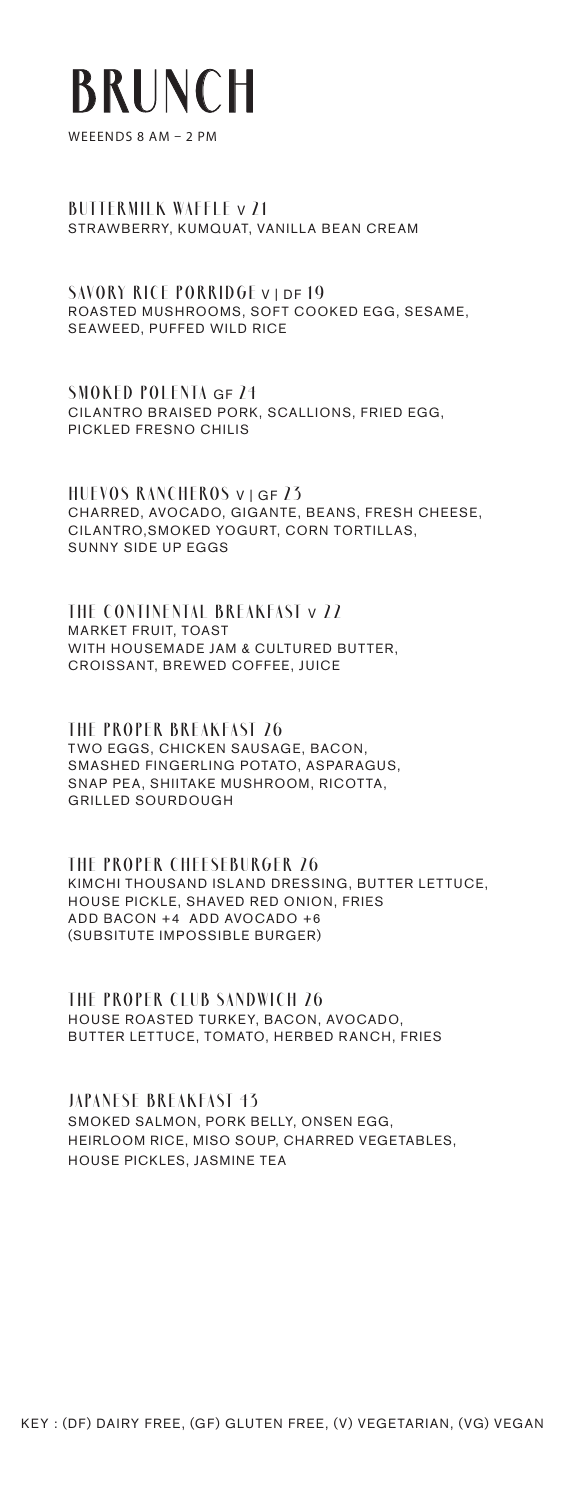### **WELLNESS**

**YOGURT & PUMPKIN SEED GRANOLA** V | GF **18**  STRAWBERRY, BLUEBERRY, BLACKBERRY, ORANGE

**OVERNIGHT OATS** VG | GF **16** ALMOND MILK, COCOA NIBS, CHIA SEEDS, PEANUT BUTTER, DRIED FRUIT

**SHAKSHUKA** V | GF **23** TOMATO SAUCE, EGGS, FETA, PEPPER SOFRITO, PARSLEY, ZA'ATAR, SPICED CHICKPEAS, PITA

> **EGG WHITE OMELETTE 24** MUSHROOMS, SPINACH, ARUGULA, AVOCADO, CHICKEN APPLE, SAUSAGE

#### **SMOOTHIES 14**

BY HAPPY MOOSE **COLD-PRESSED JUICE 12** 

MIXED BERRY BERRIES, AVOCADO, ORANGE JUICE

TROPICAL BANANA, LYCHEE, TURMERIC, COCONUT

MAYOR'S GREEN K ALE, CELERY, GREEN APPLE, **CUCUMBER** 

STRAWBERRY FIELDS APPLE, ORANGE, STRAWBERRY, BEET, GINGER, TUMERIC

RAINBOW GREENS CUCUMBER, SPINACH, CELERY, RAINBOW CHARD

TEA TONIC<br>FERMENTED BURMESE TEA LEAVES, HONEY, LIME, THAI CHILI

ORGANIC ADD-IN'S +4 SPIRULINA | HEMP SEED POWDER | PEA POWDER

### **PROPER ADDITIONS**

MARKET FRUIT 8 | SOURDOUGH TOAST 7 APPLEWOOD SMOKED BACON 8 | CHICKEN SAUSAGE 8 SMASHED FINGERLING POTATOES 10 CHOCOLATE TOAST 8 TOASTED BANANA BREAD 8 | CROISSANT 7 WITH WHIPPED HONEY **TRADITIONAL OR CHOCOLATE** 

### COFFEE & TEA COUNTER CULTURE (EMERYVILLE)

COFFEE 5 | COLD BREW 7 | ESPRESSO 5 CORTADO 6 | LATTE 6 | CAPPUCCINO 6 TEA LEAVES 'PROPER BLEND' ICED TEA 6 LEMON CHIFFON, ROOIBOS

#### **COCKTAILS** <sup>18</sup>

THE BAUMER | CHOICE OF VODKA, GIN, AQUAVIT, OR TEQUILA WITH OUR SPICY TOMATO JUICE

HIBERNIA | AQUAVIT, LEMON, SPARKLING WINE, PEACH PUREE

MIMOSA | SPARKLING WINE, ORANGE JUICE